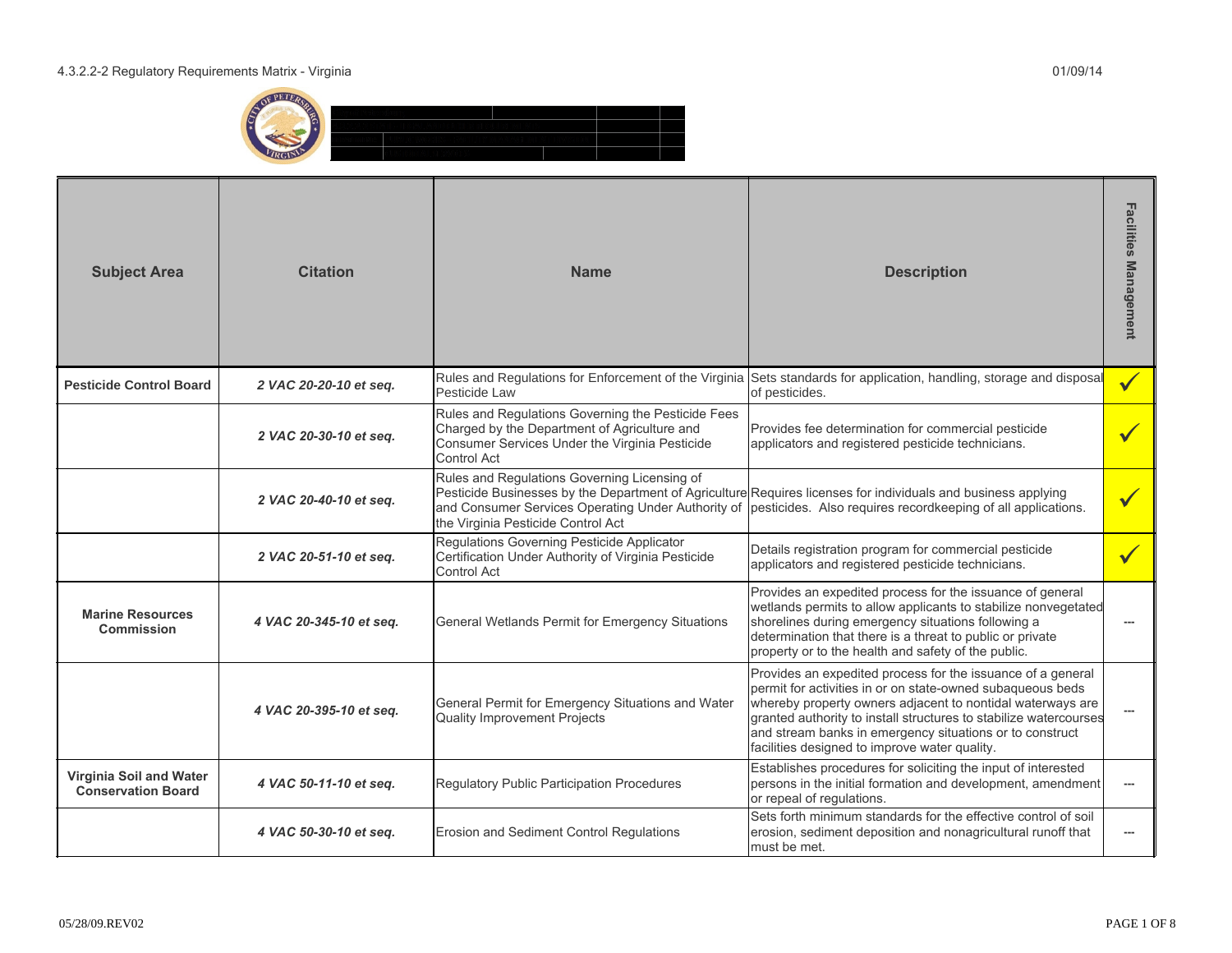| <b>Subject Area</b>                          | <b>Citation</b>                                                                                                                        | <b>Name</b>                                                             | <b>Description</b>                                                                                                                                                                                                                                                                          | Facilities<br><b>Management</b> |
|----------------------------------------------|----------------------------------------------------------------------------------------------------------------------------------------|-------------------------------------------------------------------------|---------------------------------------------------------------------------------------------------------------------------------------------------------------------------------------------------------------------------------------------------------------------------------------------|---------------------------------|
|                                              | 4 VAC 50-50-10 et seq.                                                                                                                 | <b>Erosion and Sediment Control Certification</b><br><b>Regulations</b> | Describes the program for issuing certificates of competence<br>for staff members implementing erosion and sediment control<br>programs.                                                                                                                                                    | $\hspace{0.05cm} \ldots$        |
|                                              | Virginia Stormwater Management Program (VSMP)<br>4 VAC 50-60-10 et seq.<br>Permit Regulations<br>which was formerly regulated by VDEQ. |                                                                         | Delineates the procedures and requirements to be followed in<br>connection with VSMP permits pursuant to the Clean Water<br>Act and the Virginia Stormwater Management Act. This now<br>includes general construction permitting and MS4 permitting                                         | $\hspace{0.05cm} \ldots$        |
| <b>Air Pollution Control</b><br><b>Board</b> | 9 VAC 5-10-10 et seq.                                                                                                                  | <b>General Definitions</b>                                              | Defines all relevant terms for the purpose of applying the<br>Regulations for the Control and Abatement of Air Pollution.                                                                                                                                                                   | $\sqrt{}$                       |
|                                              | 9 VAC 5-20-10 et seq.                                                                                                                  | <b>General Provisions</b>                                               | Provides general provisions applicable to only those<br>pollutants for which ambient air quality standards are set forth<br>in 9 VAC 5-30-10 et seq. or for which emission standards are<br>set forth in 9 VAC 5-40-10 et seq., 9 VAC 5-50-10 et seq.<br>and 9 VAC 5-60-10 et seq. or both. | $\sqrt{}$                       |
|                                              | 9 VAC 5-30-10 et seq.                                                                                                                  | Ambient Air Quality Standards                                           | Defines protective ambient air quality standards.                                                                                                                                                                                                                                           | $\checkmark$                    |
|                                              | 9 VAC 5-40-10 et seq.                                                                                                                  | <b>Existing Stationary Sources</b>                                      | Describes compliance program for existing stationary sources<br>of air pollutants.                                                                                                                                                                                                          |                                 |
|                                              | 9 VAC 5-50-10 et seq.                                                                                                                  | New and Modified Stationary Sources                                     | Describes compliance program for new and modified<br>stationary sources of air pollutants.                                                                                                                                                                                                  |                                 |
|                                              | 9 VAC 5-60-10 et seq.                                                                                                                  | <b>Hazardous Air Pollutant Sources</b>                                  | Describes compliance program for all existing, new and<br>modified hazardous air pollutant sources for which emission<br>standards are prescribed under this chapter.                                                                                                                       |                                 |
|                                              | 9 VAC 5-80-10 et seq.                                                                                                                  | Permits for Stationary Sources                                          | Describes the permitting program for stationary sources<br>meeting the permitting minimums.                                                                                                                                                                                                 |                                 |
|                                              | 9 VAC 5-85-10 et seq.                                                                                                                  | Permits for Stationary Sources Subject to Regulation                    | Describes permit actions for stationary sources that emit or<br>have the potential to emit air pollutants subject to regulation,<br>primarily impacting greenhouse gas emissions and their<br>impact on permitting requirements.                                                            | ---                             |
|                                              | 9 VAC 5-130-10 et seq.                                                                                                                 | Regulation for Open Burning                                             | Restricts open burning in certain areas (including Chesterfield<br>County).                                                                                                                                                                                                                 |                                 |
| Virginia Waste<br><b>Management Board</b>    | 9 VAC 20-11-10 et seq.                                                                                                                 | <b>Public Participation Guidelines</b>                                  | Provides the requirements to be used for soliciting the input of<br>interested persons in the formation and development,<br>amendment or repeal of regulations in accordance with the<br>Administrative Process Act.                                                                        | ---                             |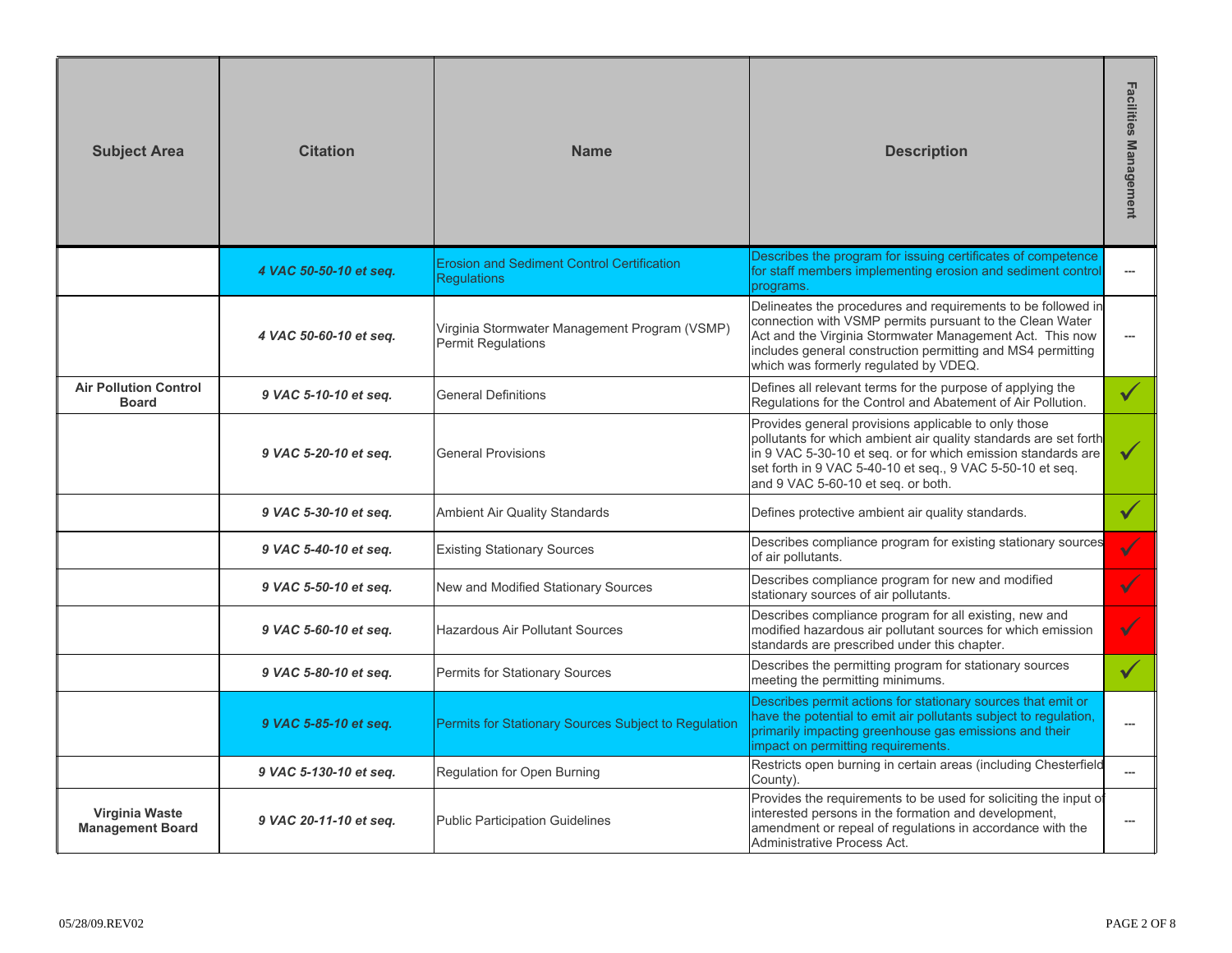| <b>Subject Area</b>     | <b>Citation</b>         | <b>Name</b>                                                                                                                                                                                                                                                                                                                                                                                                                                                                                                                                                                                      | <b>Description</b>                                                                                                                                                                                                                                            | Facilities<br><b>Management</b> |
|-------------------------|-------------------------|--------------------------------------------------------------------------------------------------------------------------------------------------------------------------------------------------------------------------------------------------------------------------------------------------------------------------------------------------------------------------------------------------------------------------------------------------------------------------------------------------------------------------------------------------------------------------------------------------|---------------------------------------------------------------------------------------------------------------------------------------------------------------------------------------------------------------------------------------------------------------|---------------------------------|
|                         | 9 VAC 20-15-10 et seq.  | <b>Regulation for Dispute Resolution</b>                                                                                                                                                                                                                                                                                                                                                                                                                                                                                                                                                         | Provides a dispute resolution process to be used to resolve<br>only those disputes that reveal significant issues of<br>disagreement among parties provided the board decides it is<br>in the public interest to do so.                                       | ---                             |
|                         | 9 VAC 20-60-10 et seq.  | Hazardous Waste Management Regulations                                                                                                                                                                                                                                                                                                                                                                                                                                                                                                                                                           | Adopts federal hazardous waste management regulations by<br>reference and provides additional state-specific requirements<br>in areas such as providing notice of waste management<br>activity and Virginia's public participation requirements.              |                                 |
|                         | 9 VAC 20-70-10 et seq.  | Financial Assurance Regulations for Solid Waste<br>Disposal, Transfer and Treatment Facilities                                                                                                                                                                                                                                                                                                                                                                                                                                                                                                   | Assures that owners and operators of permitted or<br>unpermitted waste management facilities identified in 9 VAC<br>20-70-50 A are financially responsible for the closure,<br>post-closure care and corrective action at their facilities, as<br>applicable. | $\overline{a}$                  |
|                         | 9 VAC 20-80-10 et seq.  | Solid Waste Management Regulations                                                                                                                                                                                                                                                                                                                                                                                                                                                                                                                                                               | Establishes standards and procedures pertaining to the<br>management of solid wastes.                                                                                                                                                                         |                                 |
|                         | 9 VAC 20-90-10 et sea.  | Establishes schedules and procedures pertaining to the<br>payment and collection of fees from any applicant seeking a<br>new permit or seeking a modification or an amendment to an<br>existing permit for operation of a solid or regulated medical<br>Solid Waste Management Facility Permit Application<br>waste management facility (e.g., landfills, transfer stations,<br>Fees<br>composting operations, etc.) in the Commonwealth of<br>Virginia. These regulations also establish fees for the review<br>of other permit-related documents required to be reviewed by<br>the department. |                                                                                                                                                                                                                                                               |                                 |
| 9 VAC 20-101-10 et seq. |                         | Vegetative Waste Management and Yard Waste<br><b>Composting Regulations</b>                                                                                                                                                                                                                                                                                                                                                                                                                                                                                                                      | Establishes appropriate standards for siting, design,<br>construction, operation and closure, and expedited permitting<br>procedures pertaining to certain vegetative waste<br>management facilities.                                                         | $\overline{a}$                  |
|                         | 9 VAC 20-110-10 et seq. | Regulations Governing the Transportation of<br><b>Hazardous Materials</b>                                                                                                                                                                                                                                                                                                                                                                                                                                                                                                                        | Regulates the transportation of hazardous materials and<br>requires the maintenance of a register of shippers and the<br>monitoring of the transportation of hazardous radioactive<br>materials requiring advance notification in Virginia.                   |                                 |
|                         | 9 VAC 20-120-10 et seq. | Regulated Medical Waste Management Regulations                                                                                                                                                                                                                                                                                                                                                                                                                                                                                                                                                   | Establishes standards and procedures pertaining to regulated<br>medical waste management.                                                                                                                                                                     |                                 |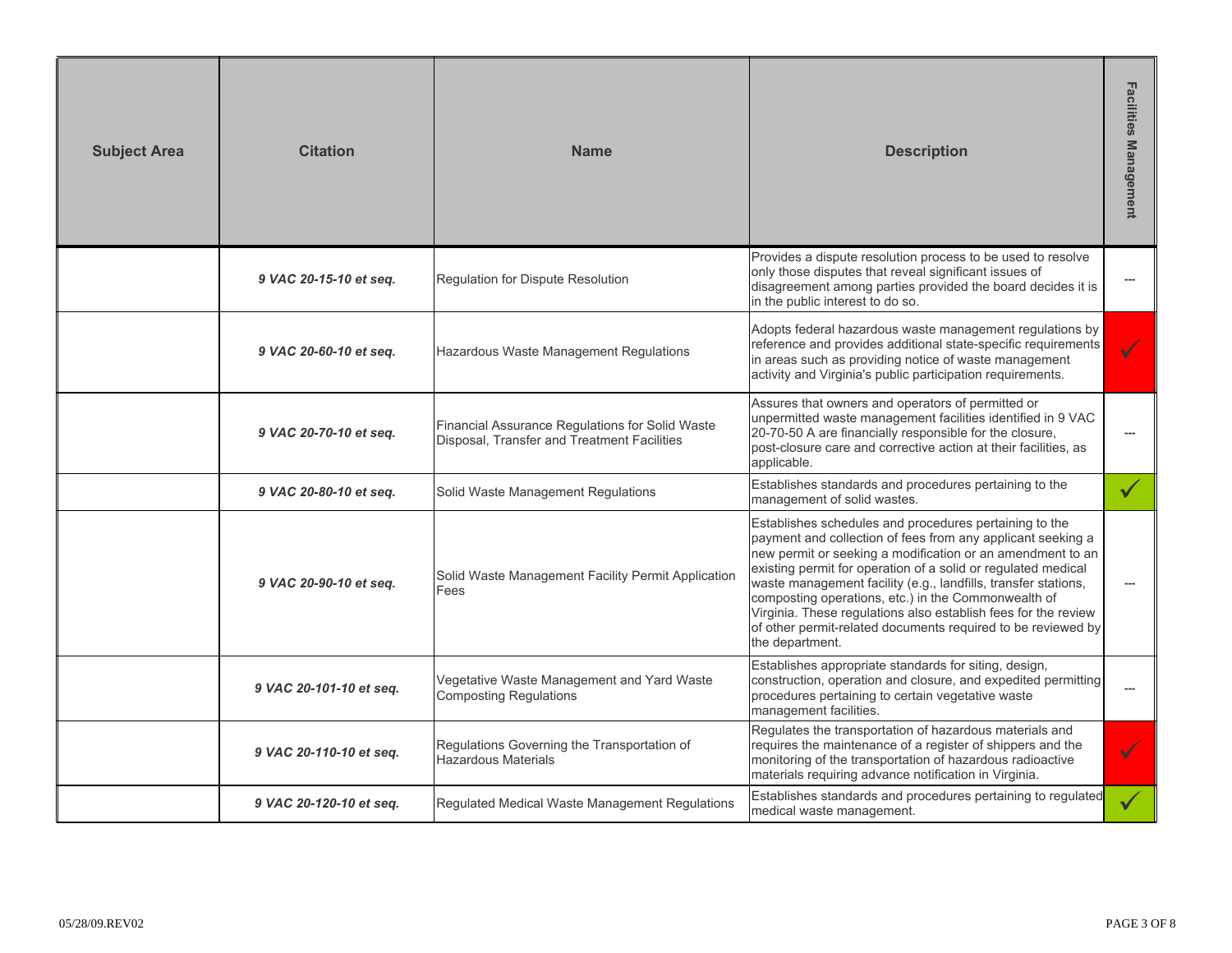| <b>Subject Area</b>       | <b>Citation</b>         | <b>Name</b>                                                                                                            | <b>Description</b>                                                                                                                                                                                                                                                                                                     | Facilities<br><b>Management</b> |
|---------------------------|-------------------------|------------------------------------------------------------------------------------------------------------------------|------------------------------------------------------------------------------------------------------------------------------------------------------------------------------------------------------------------------------------------------------------------------------------------------------------------------|---------------------------------|
|                           | 9 VAC 20-130-10 et seq. | Regulations for the Development of Solid Waste<br><b>Management Plans</b>                                              | Establishes a program requiring the development of regional<br>Solid Waste Management Plans by designated local<br>government entities to provide for environmentally sound and<br>compatible solid waste management with the most effective<br>and efficient use of available resources                               | ---                             |
|                           | 9 VAC 20-160-10 et seq. | <b>Voluntary Remediation Regulations</b>                                                                               | Establishes standards and procedures pertaining to the<br>eligibility, enrollment, reporting, remediation, and termination<br>criteria for the Virginia Voluntary Remediation Program in<br>order to protect human health and the environment.                                                                         |                                 |
|                           | 9 VAC 20-200-10 et seq. | <b>Mercury Switch Regulations</b>                                                                                      | Regulates the removal, storage, shipping, recycling and<br>disposal of mercury switches removed from vehicles.                                                                                                                                                                                                         |                                 |
| State Water Control Board | 9 VAC 25-11-10 et seq.  | <b>Public Participation Guidelines</b>                                                                                 | Provides the requirements to be used for soliciting the input of<br>interested persons in the formation and development,<br>amendment or repeal of regulations in accordance with the<br>Administrative Process Act.                                                                                                   |                                 |
|                           | 9 VAC 25-15-10 et seq.  | Regulation for Dispute Resolution                                                                                      | Provides a dispute resolution process to be used to resolve<br>only those disputes that reveal significant issues of<br>disagreement among parties provided the board decides it is<br>in the public interest to do so.                                                                                                |                                 |
|                           | 9 VAC 25-20-10 et seq.  | Fees for Permits and Certificates                                                                                      | Provides a schedule of fees for any person applying for a<br>permit or certificate associated with water discharges.                                                                                                                                                                                                   | $\overline{a}$                  |
|                           | 9 VAC 25-31-10 et seq.  | Virginia Pollutant Discharge Elimination System Permit connection with VPDES permits issued by the Board<br>Regulation | Delineates the procedures and requirements to be followed in<br>(industrial stormwater permits, wastewater treatment plant<br>permits, etc.)                                                                                                                                                                           |                                 |
|                           | 9 VAC 25-32-10 et seq.  | Virginia Pollution Abatement (VPA) Permit Regulation                                                                   | Establishes standards for the issuance of VPA Permits for<br>pollution management activities that do not result in surface<br>discharges under normal conditions.                                                                                                                                                      | ---                             |
|                           | 9 VAC 25-40-10 et seq.  | Policy for Nutrient Enriched Waters                                                                                    | Provides for the control of discharges of nutrients from point<br>sources affecting state waters that have been designated<br>"nutrient enriched waters" in 9 VAC 25-260-350.                                                                                                                                          |                                 |
|                           | 9 VAC 25-80-10 et seq.  | General Regulation Under State Water Control Law:<br>Requirement No. 1                                                 | Restricts dischargers of untreated or inadequately treated<br>sewage into waters of the state without an active pollution<br>abatement program from building new sewers, connecting to<br>existing sewers or making extensions to existing sewers<br>without special permission from the State Water Control<br>Board. | $\hspace{0.05cm} \ldots$        |
|                           | 9 VAC 25-91-10 et seq.  | Facility and Aboveground Storage Tank Regulation                                                                       | Establishes standards for the design and management of<br>aboveground storage tanks containing petroleum products.                                                                                                                                                                                                     | $\checkmark$                    |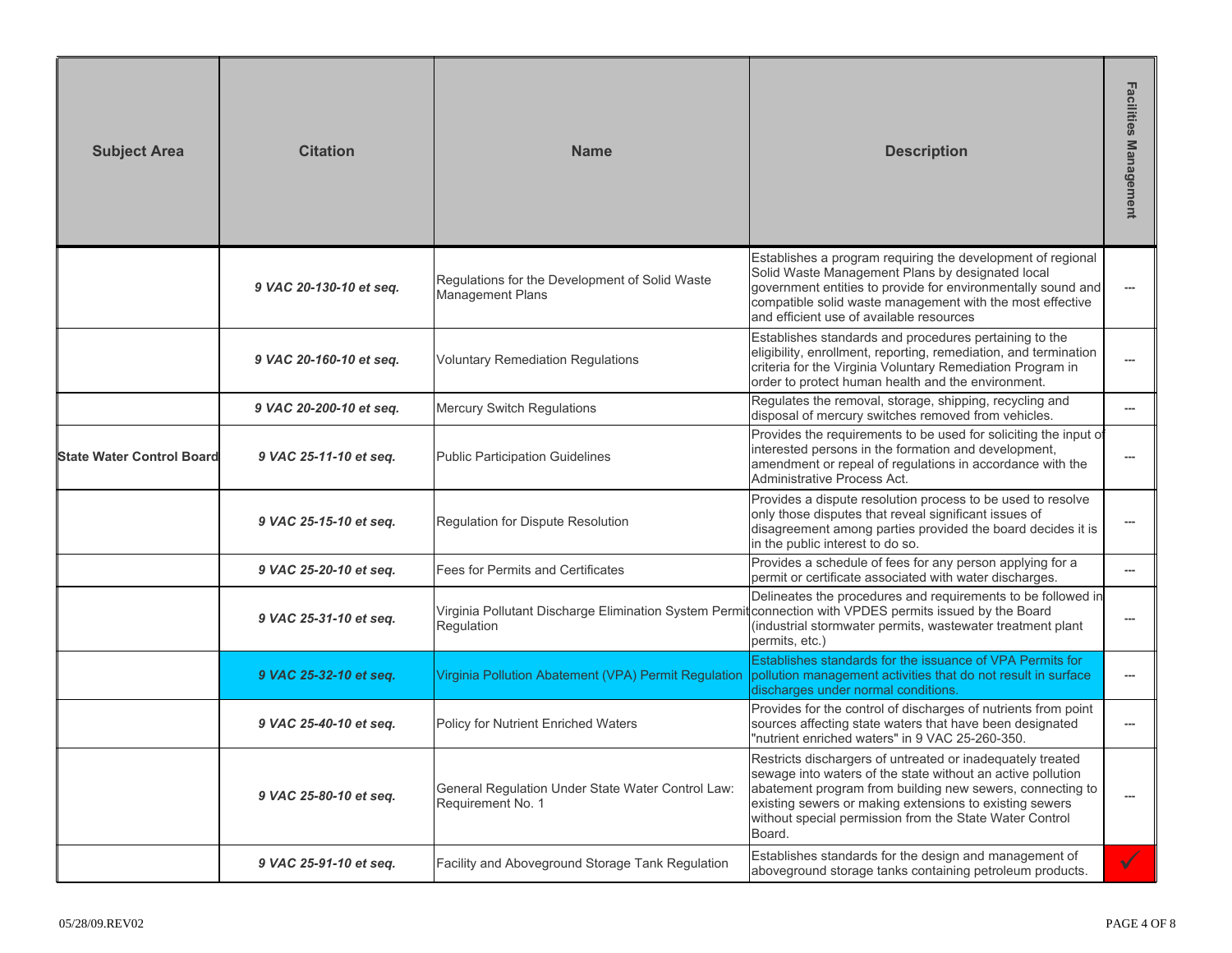| <b>Subject Area</b> | <b>Citation</b>         | <b>Name</b>                                                                                                                                                                        | <b>Description</b>                                                                                                                                                                                                                                                                                   | <b>Facilities Management</b> |
|---------------------|-------------------------|------------------------------------------------------------------------------------------------------------------------------------------------------------------------------------|------------------------------------------------------------------------------------------------------------------------------------------------------------------------------------------------------------------------------------------------------------------------------------------------------|------------------------------|
|                     | 9 VAC 25-120-10 et seq. | General Virginia Pollutant Discharge Elimination<br>System Permit Regulation for Discharges From<br>Petroleum Contaminated Sites, Groundwater<br>Remediation and Hydrostatic Tests | Provides a general permit governing discharges of<br>wastewaters from sites contaminated by petroleum products,<br>chlorinated hydrocarbon solvents, and the hydrostatic testing<br>of petroleum and natural gas storage tanks and pipelines.                                                        | $\overline{a}$               |
|                     | 9 VAC 25-151-10 et seq. | VPDES General Permit for Discharges of Stormwater<br>Associated With Industrial Activity                                                                                           | Governs all new and existing storm water discharges<br>associated with industrial activity through a point source to<br>surface waters or through a municipal or nonmunicipal<br>separate storm sewer system to surface waters.                                                                      |                              |
|                     | 9 VAC 25-194-10 et seq. | General VPDES Permit for Car Wash Facilities                                                                                                                                       | Provides a general permit governing discharges of<br>wastewaters from car wash facilities                                                                                                                                                                                                            | $\overline{a}$               |
|                     | 9 VAC 25-200-10 et seq. | Water Withdrawal Reporting                                                                                                                                                         | Requires the reporting of water withdrawal information to the<br>board for its use in preparing plans and programs for the<br>management of water resources of the Commonwealth<br>(generally applicable to withdrawals>10,000 gpd)                                                                  | $\overline{a}$               |
|                     | 9 VAC 25-210-10 et seq. | Virginia Water Protection (VWP) Permit Program<br><b>Requlation</b>                                                                                                                | Describes the program regulating activities impacting<br>wetlands, to include dredging, filling, discharging pollutants to<br>draining, or in any other way impacting regulated wetlands.                                                                                                            |                              |
|                     | 9 VAC 25-220-10 et seq. | Surface Water Management Area Regulation                                                                                                                                           | Delineates the procedures and requirements to be followed in<br>connection with establishment of surface water management<br>areas, the issuance of surface water withdrawal permits and<br>the issuance of surface water withdrawal certificates to<br>protect these areas during low flow periods. | $\overline{a}$               |
|                     | 9 VAC 25-260-10 et seq. | <b>Water Quality Standards</b>                                                                                                                                                     | Describes the process for developing water quality standards<br>for water bodies based on usage classification and provides<br>specific limiting standards.                                                                                                                                          | $\checkmark$                 |
|                     | 9 VAC 25-280-10 et seq. | Groundwater Standards                                                                                                                                                              | Provides general and regionally specific groundwater<br>standards for certain contaminants.                                                                                                                                                                                                          | $\checkmark$                 |
|                     | 9 VAC 25-580-10 et seq. | Underground Storage Tanks: Technical Standards and<br><b>Corrective Action Requirements</b>                                                                                        | Describes design, installation, operation, notification,<br>corrective action and closure requirements for regulated<br>underground storage tanks.                                                                                                                                                   | $\overline{a}$               |
|                     | 9 VAC 25-590-10 et seq. | Petroleum Underground Storage Tank Financial<br>Requirements                                                                                                                       | Establishes the financial assurance requirements for<br>owners/operators of regulated underground storage tanks.                                                                                                                                                                                     | ---                          |
|                     | 9 VAC 25-600-10 et seq. | Eastern Virginia Groundwater Management Area                                                                                                                                       | Establishes the Eastern Virginia Groundwater Management<br>Area to include Chesterfield County east of I95, thus requiring<br>compliance with the Groundwater Management Act of 1992<br>through 9 VAC 25-610-10 et seq.                                                                              | ---                          |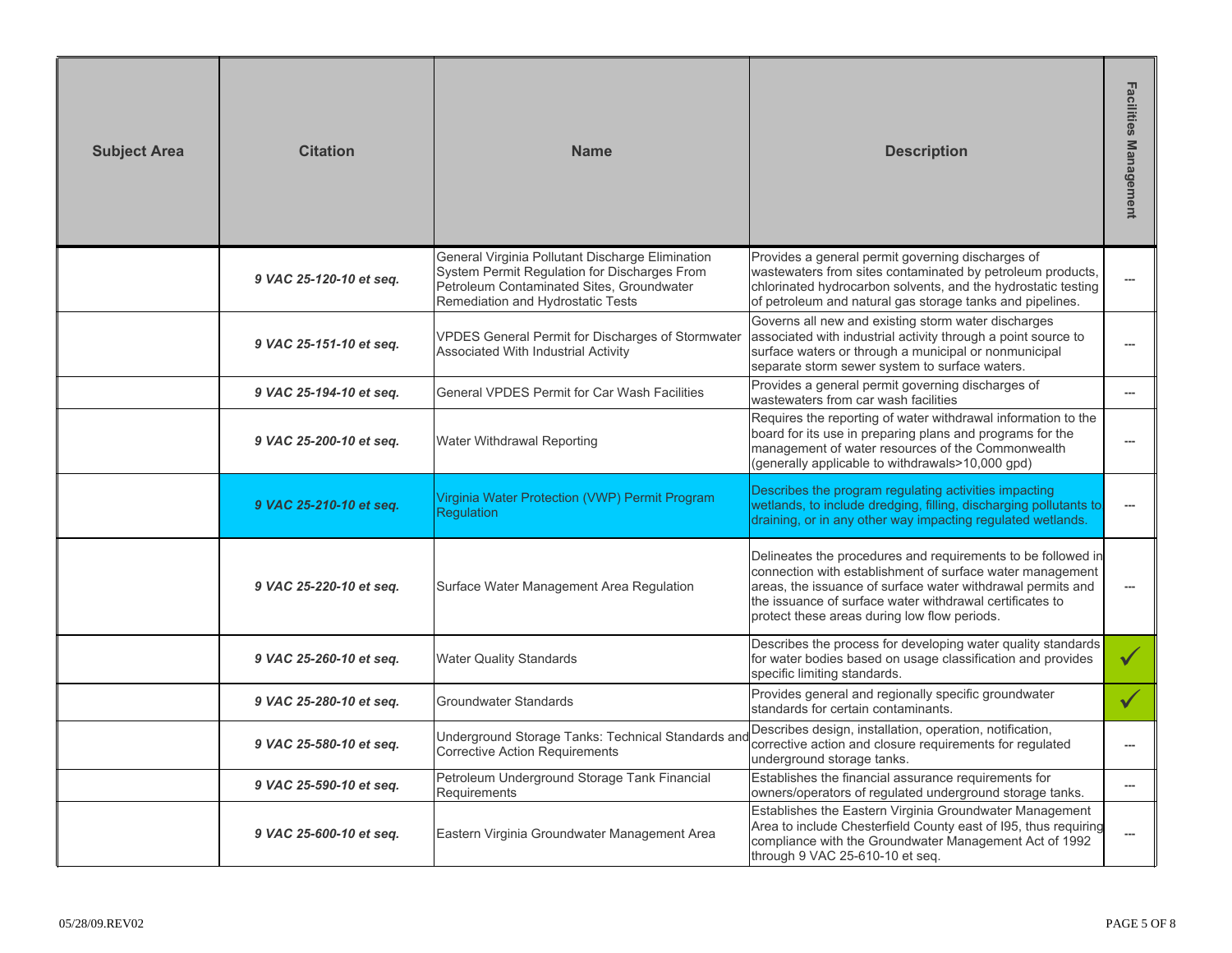| <b>Subject Area</b> | <b>Citation</b>         | <b>Name</b>                                                                                                                                                                                                                                                                                                           | <b>Description</b>                                                                                                                                                                                                                                                                                                           | <b>Facilities</b><br><b>Management</b> |
|---------------------|-------------------------|-----------------------------------------------------------------------------------------------------------------------------------------------------------------------------------------------------------------------------------------------------------------------------------------------------------------------|------------------------------------------------------------------------------------------------------------------------------------------------------------------------------------------------------------------------------------------------------------------------------------------------------------------------------|----------------------------------------|
|                     | 9 VAC 25-610-10 et seq. | Groundwater Withdrawal Regulations                                                                                                                                                                                                                                                                                    | Delineates the procedures and requirements to be followed<br>when establishing Groundwater Management Areas and the<br>issuance of Groundwater Withdrawal Permits by the board<br>pursuant to the Groundwater Management Act of 1992.                                                                                        |                                        |
|                     | 9 VAC 25-640-10 et seq. | Establishes financial responsibility requirements for pipeline<br>operators and owners/operators of ASTs with greater than<br>Aboveground Storage Tank and Pipeline Facility<br><b>Financial Responsibility Requirements</b><br>25,000 gallons of petroleum storage (not applicable to local<br>government entities). |                                                                                                                                                                                                                                                                                                                              |                                        |
|                     | 9 VAC 25-660-10 et seq. | Virginia Water Protection Permit for Impacts Less than<br>One-Half an Acre                                                                                                                                                                                                                                            | Establishes VWP General Permit Number WP1 under the<br>VWP permit program regulation to govern impacts to less<br>than one-half of an acre of nontidal surface waters including<br>up to 125 linear feet of perennial stream channel and up to<br>1,500 linear feet of nonperennial stream channel.                          |                                        |
|                     | 9 VAC 25-670-10 et seq. | Virginia Water Protection General Permit For Facilities<br>and Activities of Utility and Public Service Companies<br>Regulated by the Federal Energy Regulatory<br>Commission or the State Corporation Commission and the construction and maintenance of utility lines.<br>other Utility Line Activities             | Establishes VWP General Permit Number WP2 under the<br>VWP permit program regulation to govern impacts related to                                                                                                                                                                                                            |                                        |
|                     | 9 VAC 25-680-10 et seq. | Virginia Water Protection General Permit for Linear<br><b>Transportation Projects</b>                                                                                                                                                                                                                                 | Establishes VWP General Permit Number WP3 under the<br>VWP permit program regulation to govern impacts related to<br>the construction and maintenance of Virginia Department of<br>Transportation (VDOT) or other linear transportation projects.                                                                            |                                        |
|                     | 9 VAC 25-690-10 et seq. | Virginia Water Protection General Permit for Impacts<br>from Development and Certain Mining Activities                                                                                                                                                                                                                | Establishes VWP General Permit Number WP4 under the<br>VWP permit program regulation to govern impacts related to<br>surface water and resulting from certain development<br>activities as well as certain mining activities.                                                                                                |                                        |
|                     | 9 VAC 25-720-10 et seq. | <b>Water Quality Management Planning Regulation</b>                                                                                                                                                                                                                                                                   | Lists by major river basin the EPA-approved and<br>board-adopted total maximum daily loads (TMDLs) and the<br>stream segment classifications, effluent limitations including<br>water quality based effluent limitations, and waste load<br>allocations contained in the existing water quality<br>management plans (WQMPs). |                                        |
|                     | 9 VAC 25-740-10 et seq. | Water Reclamation and Reuse Regulations                                                                                                                                                                                                                                                                               | Establishes permitting requirements, general requirements for<br>design, operation and maintenance, quality standards,<br>monitoring requirements and approved reuses for reclaimed<br>water.                                                                                                                                |                                        |
|                     | 9 VAC 25-780-10 et seq. | Local and Regional Water Supply Planning                                                                                                                                                                                                                                                                              | Requires all Counties to submit a local water supply plan or<br>participate in a regional water supply plan.                                                                                                                                                                                                                 | ---                                    |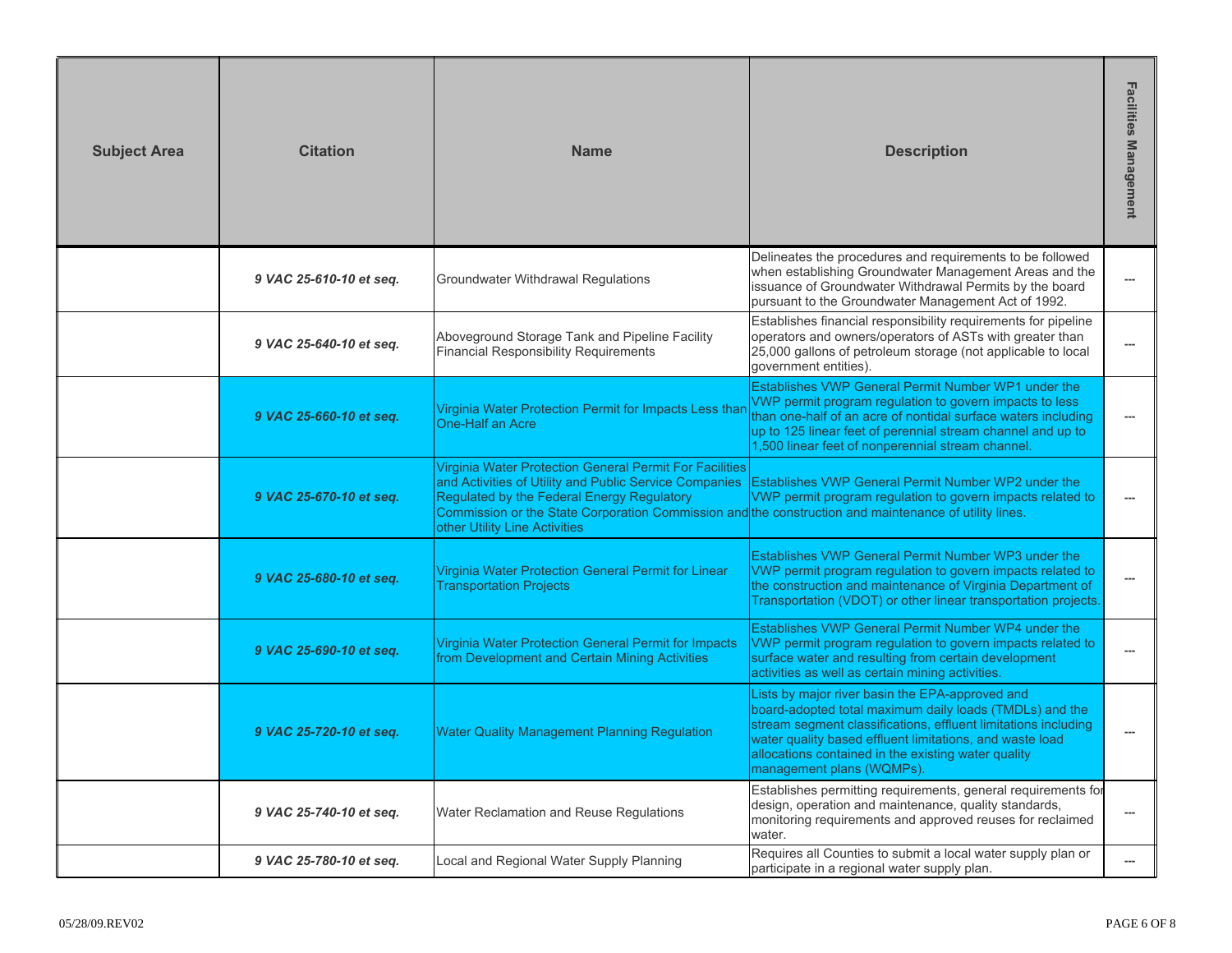| <b>Subject Area</b>         | <b>Citation</b>         | <b>Name</b>                                                                                                                                                             | <b>Description</b>                                                                                                                                                                       | Facilities<br><b>Management</b> |
|-----------------------------|-------------------------|-------------------------------------------------------------------------------------------------------------------------------------------------------------------------|------------------------------------------------------------------------------------------------------------------------------------------------------------------------------------------|---------------------------------|
|                             | 9 VAC 25-790-10 et seq. | Sewage Collection and Treatment Regulations                                                                                                                             | Governs the issuance of Certificates to Construct and<br>Certificates to Operate sewerage systems or treatment works.                                                                    | ---                             |
|                             | 9 VAC 25-820-10 et seq. | General VPDES Watershed Permit Regulation for<br>Total Nitrogen and Total Phosphorus Discharges and<br>Nutrient Trading in the Chesapeake Bay Watershed in<br>Virginia  | Provides a general permit governing discharges from facilities<br>that hold VPDES permits that discharge to the Chesapeake<br>Bay or its tributaries.                                    | $\overline{a}$                  |
|                             | 9 VAC 25-860-10 et seq. | General VPDES Permit for Potable Water Treatment<br>Plants                                                                                                              | Provides a general permit governing discharges of<br>wastewater from potable water treatment plants to surface<br>waters.                                                                | $\overline{a}$                  |
| <b>Department of Health</b> | 12 VAC 5-481-10 et seq. | Virginia Radiation Protection Regulations                                                                                                                               | Regulates anyone who receives, possesses, uses transfers,<br>owns or acquires any source of radiation not otherwise<br>regulated by the NRC.                                             | $\overline{a}$                  |
|                             | 12 VAC 5-490-10 et seq. | Virginia Radiation Protection Regulations: Fee<br><b>Schedules</b>                                                                                                      | Provides fee structure facilities or organizations using a<br>source of radiation not otherwise regulated by the NRC.                                                                    | $\overline{a}$                  |
|                             | 12 VAC 5-585-10 et seq. | <b>Biosolids Use Regulations</b>                                                                                                                                        | Provides permitting, fees and operational controls associated<br>with biosolids application programs.                                                                                    | ---                             |
|                             | 12 VAC 5-590-10 et seq. | <b>Waterworks Regulations</b>                                                                                                                                           | Governs the design, permitting, construction and operation of<br>drinking water treatment works.                                                                                         | $\overline{a}$                  |
|                             | 12 VAC 5-600-10 et seq. | <b>Waterworks Operation Fee</b>                                                                                                                                         | Establishes a waterworks operation fee schedule where the<br>number of customer accounts of a community waterworks is<br>the basis for assessing charges to the community<br>waterworks. | $\overline{a}$                  |
|                             | 12 VAC 5-610-10 et seq. | Sewage Handling and Disposal Regulations                                                                                                                                | Establishes health-based requirements for design,<br>construction and operation of sewage handling and disposal<br>operations                                                            | $\sim$                          |
| <b>Labor and Employment</b> | 16 VAC 25-20-10 et seq. | Regulation Concerning Licensed Asbestos Contractor<br>Notification, Asbestos Project Permits and Permit Fees                                                            | Provides requirements for formal notifications, permits and<br>associated fees to be submitted when conducting asbestos<br>abatement.                                                    |                                 |
|                             | 16 VAC 25-30-10 et seq. | Regulations for Asbestos Emissions Standards for<br>Demolition and Renovation Construction Activities and<br>the Disposal of Asbestos-Containing Construction<br>Wastes | Incorporates by reference 40 CFR 61.140 through 61.156,<br>which is the National Emission Standard for Asbestos,<br>including requirements for demolition and renovation.                |                                 |
|                             | 16 VAC 25-35-10 et seq. | Regulation Concerning Certified Lead Contractors<br>Notification, Lead Project Permits and Permit Fees                                                                  | Provides requirements for formal notifications, permits and<br>associated fees to be submitted when conducting lead<br>abatement.                                                        |                                 |